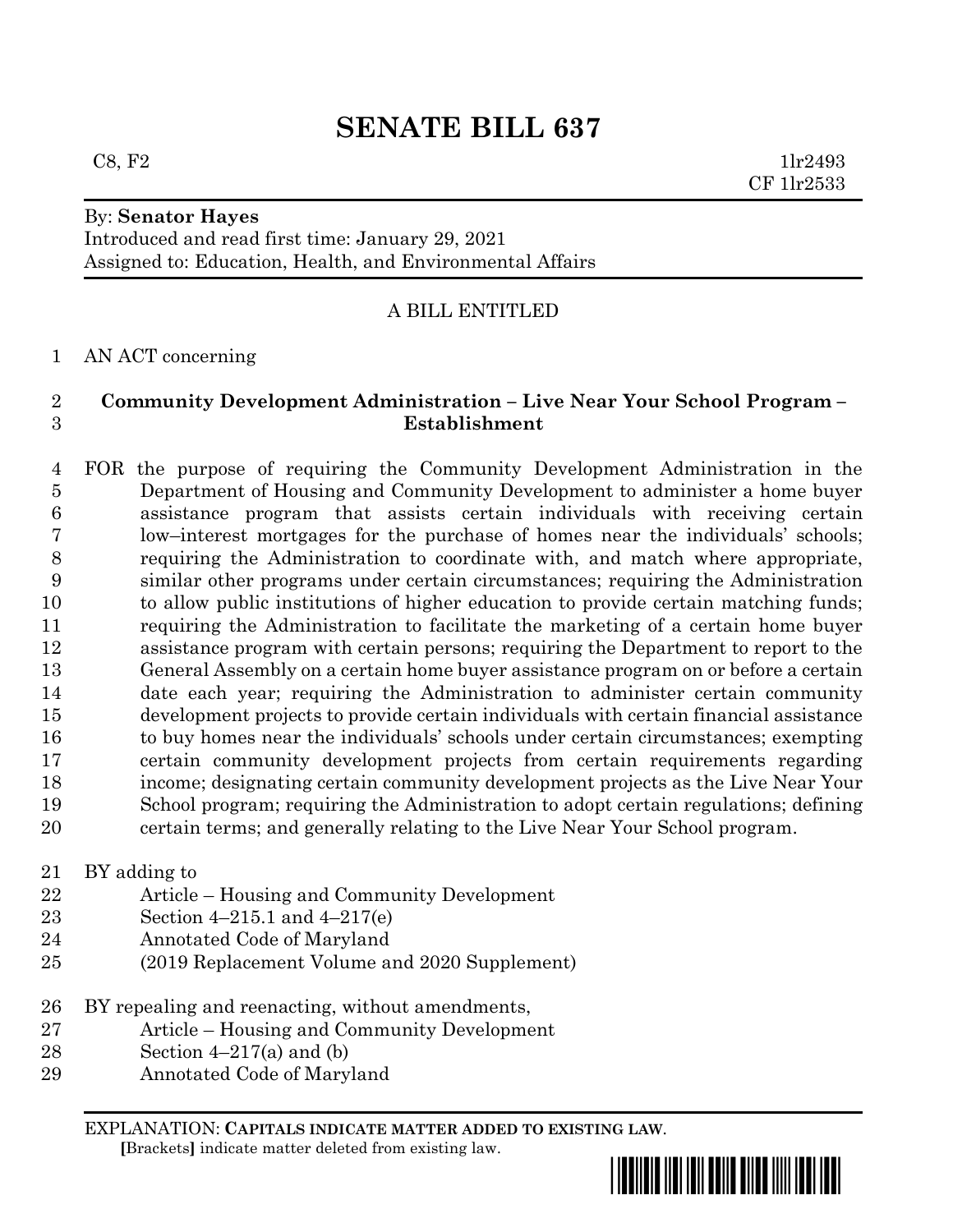|                                | $\overline{2}$<br><b>SENATE BILL 637</b>                                                                                                                                                                                                                                                                    |
|--------------------------------|-------------------------------------------------------------------------------------------------------------------------------------------------------------------------------------------------------------------------------------------------------------------------------------------------------------|
| $\mathbf{1}$                   | (2019 Replacement Volume and 2020 Supplement)                                                                                                                                                                                                                                                               |
| $\overline{2}$<br>3            | SECTION 1. BE IT ENACTED BY THE GENERAL ASSEMBLY OF MARYLAND,<br>That the Laws of Maryland read as follows:                                                                                                                                                                                                 |
| $\overline{4}$                 | <b>Article - Housing and Community Development</b>                                                                                                                                                                                                                                                          |
| $\overline{5}$                 | $4 - 215.1.$                                                                                                                                                                                                                                                                                                |
| 6<br>7                         | (A)<br>(1)<br>IN THIS SECTION THE FOLLOWING WORDS HAVE THE MEANINGS<br>INDICATED.                                                                                                                                                                                                                           |
| $8\,$                          | "CURRENT STUDENT" MEANS AN INDIVIDUAL WHO:<br>(2)                                                                                                                                                                                                                                                           |
| 9<br>10                        | (I)<br>ATTENDS A PUBLIC INSTITUTION OF HIGHER EDUCATION IN<br>THE STATE;                                                                                                                                                                                                                                    |
| 11<br>12                       | (II)<br>IS A DEGREE-SEEKING, FULL-TIME EQUIVALENT STUDENT;<br><b>AND</b>                                                                                                                                                                                                                                    |
| 13                             | HAS SUCCESSFULLY COMPLETED AT LEAST 60 CREDITS.<br>(III)                                                                                                                                                                                                                                                    |
| 14<br>15                       | (3)<br>"PUBLIC INSTITUTION OF HIGHER EDUCATION" HAS<br><b>THE</b><br>MEANING STATED IN § 10-101 OF THE EDUCATION ARTICLE.                                                                                                                                                                                   |
| 16<br>17<br>18<br>19           | "RECENT GRADUATE" MEANS AN INDIVIDUAL WHO, WITHIN 5<br>(4)<br>YEARS BEFORE APPLYING FOR ASSISTANCE UNDER THIS SECTION, GRADUATED<br>FROM A PUBLIC INSTITUTION OF HIGHER EDUCATION IN THE STATE WITH AT LEAST<br>120 CREDITS.                                                                                |
| 20<br>$21\,$                   | (B)<br>THE ADMINISTRATION SHALL ADMINISTER A HOME BUYER ASSISTANCE<br>PROGRAM THAT:                                                                                                                                                                                                                         |
| 22<br>$23\,$<br>24<br>$25\,$   | (1)<br>ASSISTS CURRENT STUDENTS AND RECENT GRADUATES TO<br>RECEIVE LOW-INTEREST MORTGAGE LOANS, WITH DOWN PAYMENT AND CLOSING<br>COST ASSISTANCE OPTIONS, FOR THE PURCHASE OF HOMES NEAR THE SCHOOL<br>ATTENDED BY THE STUDENT OR GRADUATE;                                                                 |
| 26<br>$27\,$<br>28<br>29<br>30 | (2)<br>COORDINATES WITH, AND MATCHES WHERE APPROPRIATE,<br>SIMILAR PROGRAMS OFFERED BY PUBLIC INSTITUTIONS OF HIGHER EDUCATION,<br>PRIVATE EMPLOYERS, AND COUNTY AND MUNICIPAL GOVERNMENTS TO MAXIMIZE<br>THE TOTAL AMOUNT THAT CURRENT STUDENTS AND RECENT GRADUATES CAN<br>RECEIVE UNDER THE PROGRAM; AND |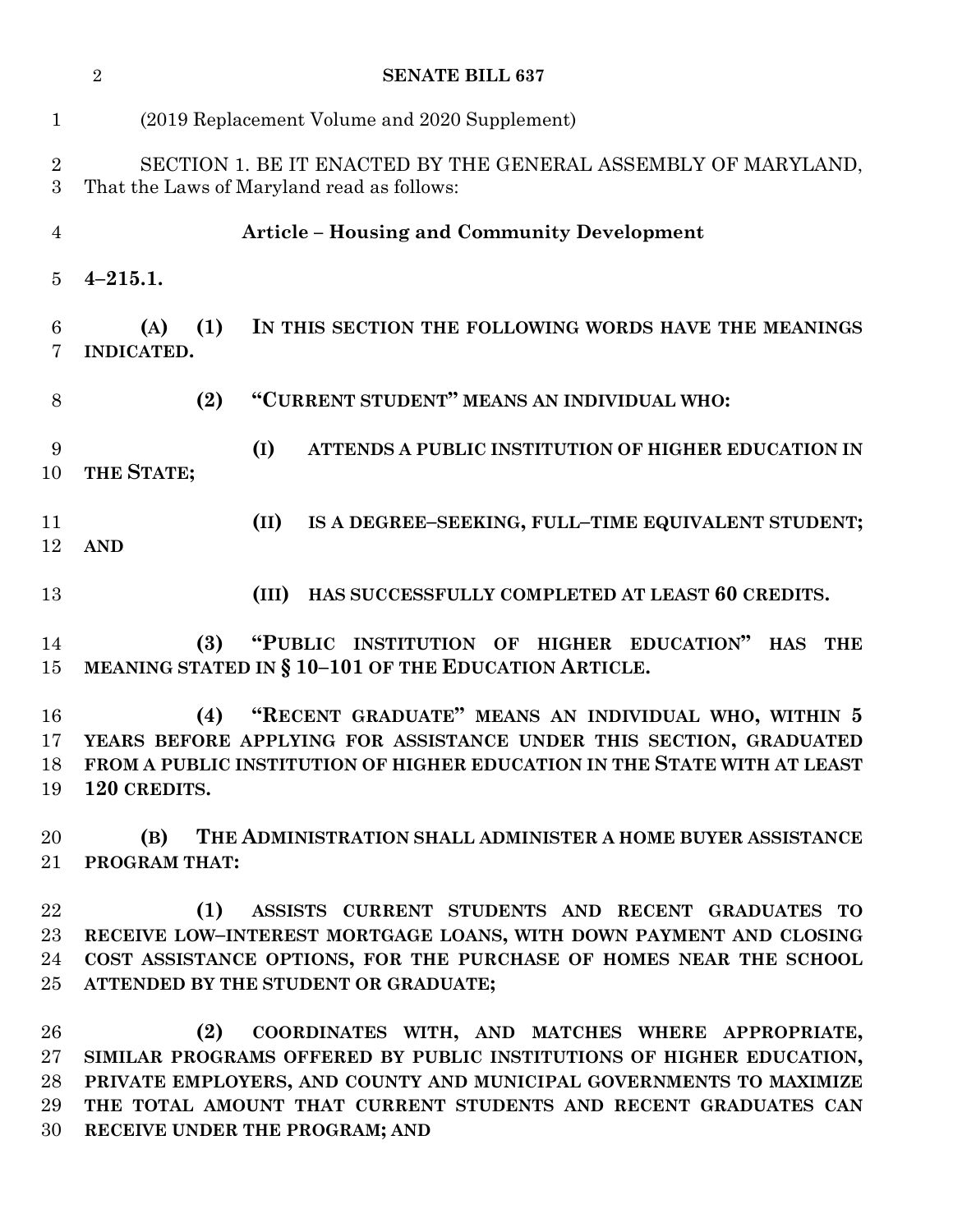**(3) AUTHORIZES A PUBLIC INSTITUTION OF HIGHER EDUCATION TO PROVIDE MATCHING FUNDS TO A HOME BUYER WHO RECEIVES ASSISTANCE UNDER THIS SECTION.**

 **(C) WITH REFERENCE TO LOANS UNDER THIS PROGRAM, THE ADMINISTRATION SHALL:**

 **(1) ALLOW HOME BUYERS TO UTILIZE THE LOANS FOR THE PURCHASE OF NEWLY CONSTRUCTED OR EXISTING HOMES; AND**

 **(2) REQUIRE A HOME PURCHASED UNDER THE PROGRAM TO BE OCCUPIED BY THE HOME BUYER AS A PRINCIPAL RESIDENCE.**

 **(D) THE ADMINISTRATION SHALL FACILITATE THE MARKETING OF THE PROGRAM WITH PUBLIC INSTITUTIONS OF HIGHER EDUCATION, PRIVATE EMPLOYERS, COUNTY AND MUNICIPAL GOVERNMENTS, AND, WHERE APPROPRIATE, OTHER UNITS OF STATE GOVERNMENT AND NONPROFIT ORGANIZATIONS.**

 **(E) THE ADMINISTRATION SHALL ADOPT REGULATIONS TO CARRY OUT THIS SECTION.**

 **(F) ON OR BEFORE DECEMBER 31 EACH YEAR, THE DEPARTMENT SHALL REPORT TO THE GENERAL ASSEMBLY, IN ACCORDANCE WITH § 2–1257 OF THE STATE GOVERNMENT ARTICLE, ON THE PROGRAM ESTABLISHED UNDER THIS SECTION.**

4–217.

 (a) A project, undertaking, or a part of a project or undertaking, including the real, personal, and mixed property involved, qualifies as a community development project if it is planned, acquired, owned, developed, constructed, reconstructed, rehabilitated, repaired, renovated, or improved to promote sound community development.

- (b) A community development project shall provide for:
- 
- (1) new or existing housing:

 (i) that is or will be occupied in substantial part by families of limited income; or

 (ii) at least 20% of which is or will be occupied by families of limited income, if the project is financed with bonds, notes, or other evidences of indebtedness issued by the Administration, the income from which being includable in the holder's gross income under the Internal Revenue Code as determined by the Administration at the time of issue;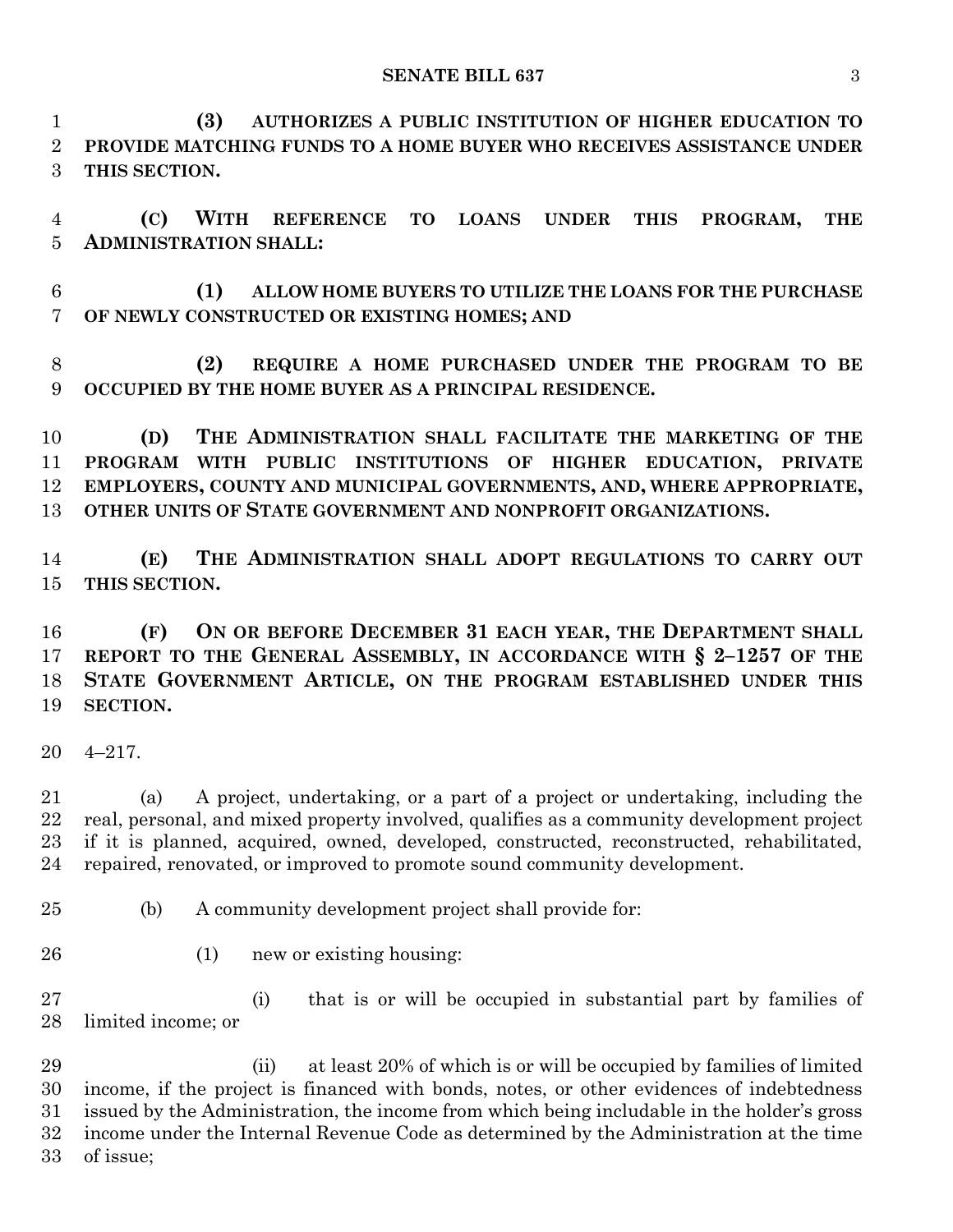(2) any improvements, such as streets, roads, sewer lines, and water lines that are needed to support the housing; and (3) the public or private commercial, educational, cultural, recreational, community, or civic facilities that are needed to support the housing. **(E) (1) (I) IN THIS SUBSECTION THE FOLLOWING WORDS HAVE THE MEANINGS INDICATED. (II) "CURRENT STUDENT" MEANS AN INDIVIDUAL WHO: 1. ATTENDS A PUBLIC INSTITUTION OF HIGHER EDUCATION IN THE STATE; 2. IS A DEGREE–SEEKING, FULL–TIME EQUIVALENT STUDENT; AND 3. HAS SUCCESSFULLY COMPLETED AT LEAST 60 CREDITS. (III) "PUBLIC INSTITUTION OF HIGHER EDUCATION" HAS THE MEANING STATED IN § 10–101 OF THE EDUCATION ARTICLE. (IV) "RECENT GRADUATE" MEANS AN INDIVIDUAL WHO, WITHIN 5 YEARS BEFORE APPLYING FOR ASSISTANCE UNDER THIS SECTION, GRADUATED FROM A PUBLIC INSTITUTION OF HIGHER EDUCATION IN THE STATE WITH AT LEAST 120 CREDITS. (2) THE ADMINISTRATION SHALL ADMINISTER COMMUNITY DEVELOPMENT PROJECTS THAT: (I) ARE IN SUSTAINABLE COMMUNITIES APPROVED UNDER § 6–305 OF THIS ARTICLE; AND (II) PROVIDE CURRENT STUDENTS AND RECENT GRADUATES WITH FINANCIAL ASSISTANCE IN THE FORM OF GRANTS TO BUY HOMES NEAR THE SCHOOL OF THE STUDENT OR GRADUATE. (3) A COMMUNITY DEVELOPMENT PROJECT ADMINISTERED UNDER THIS SUBSECTION IS NOT SUBJECT TO THE PROVISIONS OF SUBSECTION (B)(1) OF THIS SECTION THAT REQUIRE PART OF THE HOUSING TO BE OCCUPIED BY FAMILIES OF LIMITED INCOME.**

**SENATE BILL 637**